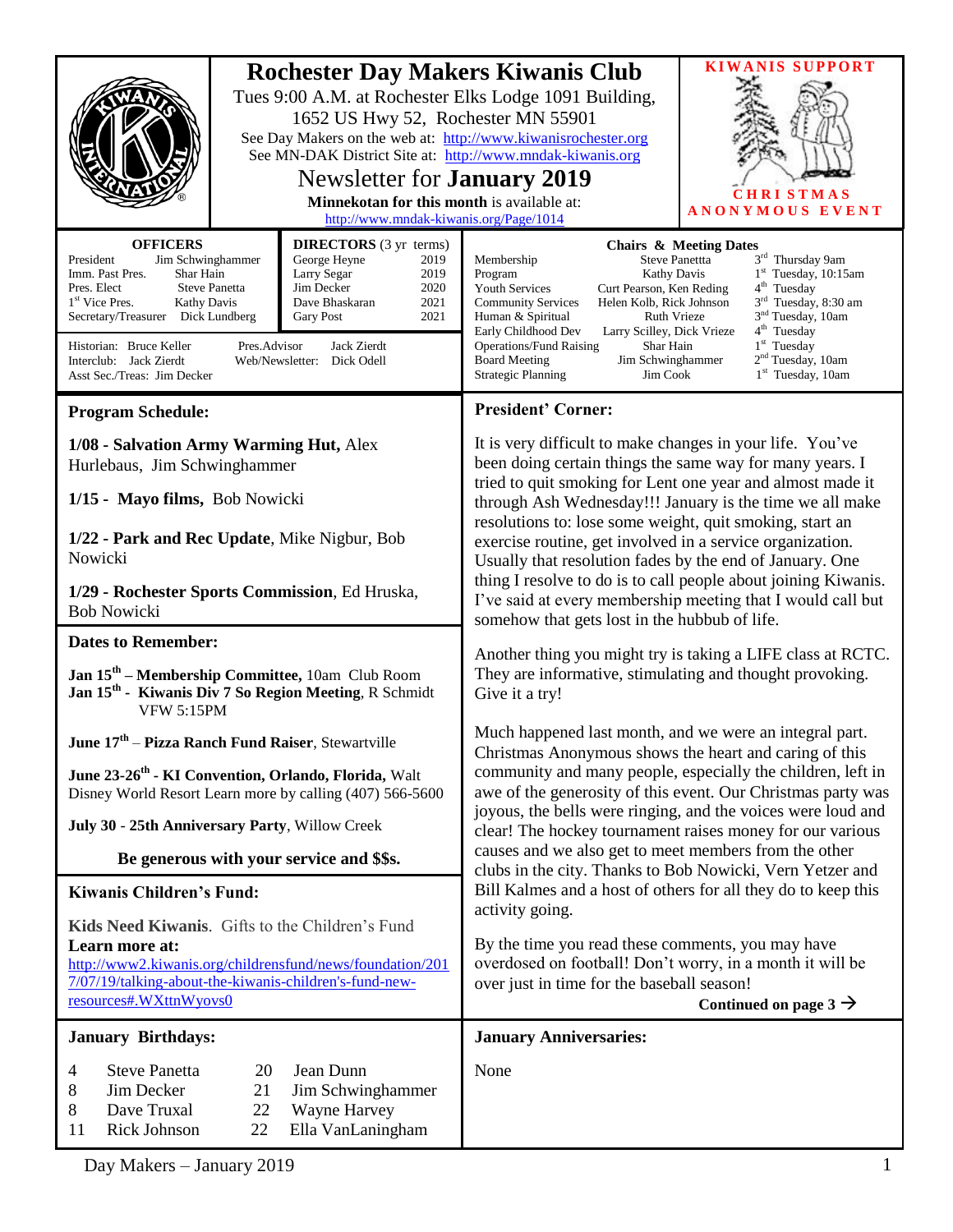### **Secretary/Treasurer's Report – 12/11/2018**

| <b>Bank Balance 11/30/2018:</b> | \$13,332.96    |
|---------------------------------|----------------|
| Bike Repair Fund:               | 34.30<br>SS.   |
| <b>Charitable Account</b>       | \$4,220.43     |
| Administrative Fund:            | $-42.57$<br>S. |
| Service Fund:                   | \$9,120.80     |

**November Service Hour Statistics:** 610 hours by 31 members, 53% Participation.

### **December Board Meeting Summary**

Next year will our clubs  $25<sup>th</sup>$  anniversary, (July 26, 2019). An Ad Hoc committee of Shar Hain, Richard Lundberg, Bob Nowicki, and Jack Zierdt will begin making plans for a celebration. A line item is included, in the 2018/2019 budget, for expenses. Bob Nowicki will update our club's history. Kathy Davis and Jim Schwinghammer will call a meeting to review and select a date and venue. Willow Creek Golf, Castle (Old Senior Center), and VFW are being considered.

The board discussed a Rochester School District initiative to pursue a grant, which would assist homeless families that have children attending our schools. The Youth Committee will follow up.

The membership committee met with the executives at Shorewood, and will meet with them again in January with a PowerPoint presentation. We may have an off-site club meeting there in 1Q19.

A Pizza Ranch Fundraiser is available on Monday June 17, 2019. The board passed a motion to direct scheduling this fundraiser with Pizza Ranch. The board encouraged scheduling another Pizza Ranch Fundraiser in early fall 2019.

The board discussed the possibility of trying Genius Software in our elementary school reading programs. The board encouraged pursuing this further, at Pinewood School. The board also, directed that board members be put on the list to sign-up and try the software.

# **COMMITTEE REPORTS**

**Community Service-** The committee is very busy with Christmas Anonymous, and the Hockey Festival. The committee wants to look into "Sentence to Serve People" which could be a future meeting program.

**Early Childhood Development-** Currently doing pre-school reading - 30 books left. We have until the end of April to finish.

**Program-** Programs are booked through February with the exception of 1/15. 3/19 is also booked. The next Education Program will probably be in April.

**Strategic Planning-** The next meeting will be on December  $17^{th}$ .

**Continued next column** 

## **Secy/Treas Report: (Continued)**

**Human & Spiritual Values-** Sent a sympathy card to Mayor Ardell Brede on the passing of his spouse. Also, sent cards to those members who missed all club meetings in November and December. There are lots of openings for Salvation Army Bell Ringing.

**Membership-** Since Perkins has closed, the Membership Committee Monthly Meetings will be moved to Charlie's.

**Operations/Social Media/Web Site/Fund Raising-** The committee plans to meet on December  $17<sup>th</sup>$ .

**Public Relations-** Lots of banners and other Kiwanis promotion will occur at the Kiwanis Hockey Festival later this month. Considering a Kiwanis Table at the Hockey Festival.

**Youth Services-** The committee is looking for help at Gibbs School.

 **Richard E. Lundberg**, Secretary

### **Harriet Bishop K-Kids:**

The Bishop K Kids had their first meeting of the year in October and 38  $4<sup>th</sup>$  and 5<sup>th</sup> graders are signed up.

President Hamza Al-Zuhairi, who was vice president last year and lead the group in the Pledge of Allegiance and the Kids pledge. Advisors this year are Katie Schafer and Amanda Sikkink. Initial project was to make, sign and send thank you cards to Knudsen Construction office in Rochester and Minneapolis for their donation of the bases for the Buddy Benches at the school.

The role of the officers was also explained and those interested were asked to submit a copy of their speech to Mrs. Schafer and if approved they were allowed to make campaign posters.

At the Nov 14 meeting those running for office read their speeches, and in a new twist voting was done electronically on Ipads. Those elected were:

- President Hamza Al-Zuhairi
- Vice President Carina Johnson
- Secretary Kaylie Reiland
- Treasurer Ben Stolz
- Publisher Jack Wynia

The group then broke into subgroups to brainstorm possible projects they would like to work on during the upcoming months. Their next meeting is Dec 18.



**Richard Johnson**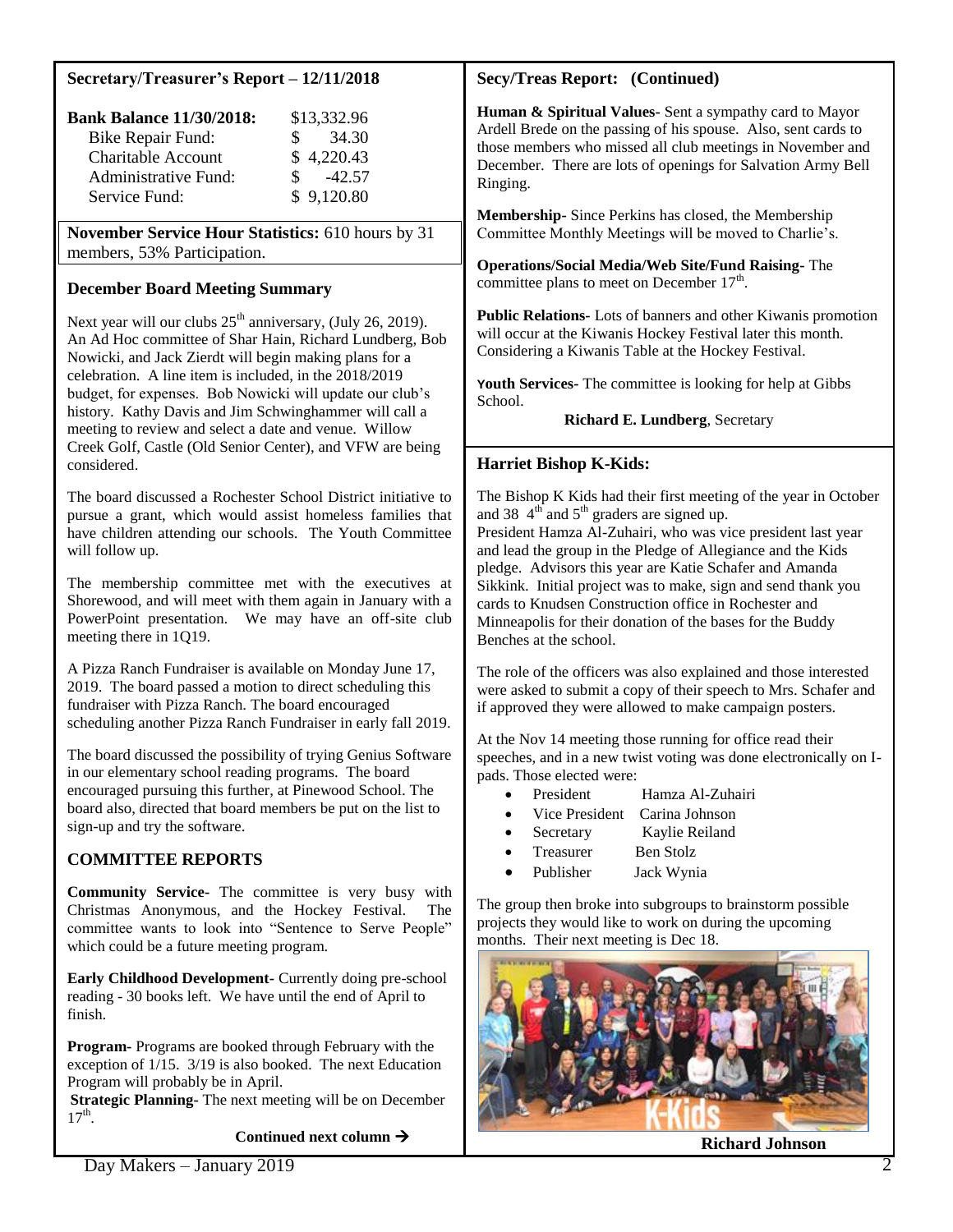| <b>Presidents Corner:</b><br>Continued from page 1                                                                                                                                                                                                                                                                                                                                                                                                                                                                                                                                                                         | Kiwanis Day Makers / Golden K:                                                                                                                                                                                                                                                                                                                                                                                                                                                                                                                                                                                                                                                                                                                                                                                                                                                                                                                                                                                                                                                                                                                                                                     |
|----------------------------------------------------------------------------------------------------------------------------------------------------------------------------------------------------------------------------------------------------------------------------------------------------------------------------------------------------------------------------------------------------------------------------------------------------------------------------------------------------------------------------------------------------------------------------------------------------------------------------|----------------------------------------------------------------------------------------------------------------------------------------------------------------------------------------------------------------------------------------------------------------------------------------------------------------------------------------------------------------------------------------------------------------------------------------------------------------------------------------------------------------------------------------------------------------------------------------------------------------------------------------------------------------------------------------------------------------------------------------------------------------------------------------------------------------------------------------------------------------------------------------------------------------------------------------------------------------------------------------------------------------------------------------------------------------------------------------------------------------------------------------------------------------------------------------------------|
| Of course, I would like to see my Vikings win their first<br>Super Bowl but coming back to earth I think it will be the<br>New Orleans Saints! Remember when they were called<br>the Aints?                                                                                                                                                                                                                                                                                                                                                                                                                                | <b>Christmas Anonymous 2018</b><br>Once again our club along with the Golden K and with<br>support of some outside help provided the logistical<br>support for Christmas Anonymous, and much<br>appreciated thanks to all who helped.<br>Here is a summary of our efforts.<br>518 families were served by Christmas<br>$\bullet$<br>Anonymous, (this included 1590 children aged<br>1 to 18) and 330 seniors receiving food baskets<br>Collected food clothing and toys from 18 grade<br>٠<br>schools<br>Loaded food (4,500 lbs.), delivered and<br>$\bullet$<br>assisted in senior food packing<br>Assisted with KTTC Toy Drive<br>$\bullet$<br>Moved 70 - 8 ft. tables from Graham Arena to<br>$\bullet$<br>Christ United Methodist Church and returned<br>same, and ~21 - 8ft tables to CUMC from<br>storage and back  DickO's truck/trailer<br>Moved all clothing, toys, racking, etc. from<br>$\bullet$<br>storage to CUMC<br>Moved 220 bikes to CUMC from storage<br>$\bullet$<br>Assisted on store day with cardboard<br>$\bullet$<br>breakdown, checkout, clean up etc.<br>Returned all leftover items to storage. This was<br>$\bullet$<br>accomplished by the transportation volunteers. |
| On the Lighter Side – Buddy Hackett and Jimmy Durante<br>played a round of golf, Buddy did quite well, Jimmy's<br>round was a disaster from the get-go. Walking off the 18 <sup>th</sup><br>green, Jimmy asked Buddy what he should give the<br>caddy. "Your clubs" said Buddy!!!<br>Thoughts for the New Year -<br>Be at war with your vices, at peace with your neighbors,<br>and let every new year find you a better man.<br>Benjamin Franklin<br>The secret of getting ahead is getting started.<br>Mark Twain<br>One more because I like Twain:<br>Go to Heaven for the climate, Hell for the company.<br>Mark Twain |                                                                                                                                                                                                                                                                                                                                                                                                                                                                                                                                                                                                                                                                                                                                                                                                                                                                                                                                                                                                                                                                                                                                                                                                    |
| <b>Jim Schwinghammer,</b><br>President 2018-2019                                                                                                                                                                                                                                                                                                                                                                                                                                                                                                                                                                           |                                                                                                                                                                                                                                                                                                                                                                                                                                                                                                                                                                                                                                                                                                                                                                                                                                                                                                                                                                                                                                                                                                                                                                                                    |
| <b>Kiwanis Hockey Festival Web Site:</b><br>http://kiwanisrochester.org/hockey                                                                                                                                                                                                                                                                                                                                                                                                                                                                                                                                             |                                                                                                                                                                                                                                                                                                                                                                                                                                                                                                                                                                                                                                                                                                                                                                                                                                                                                                                                                                                                                                                                                                                                                                                                    |
| <b>Christmas Anonymous:</b><br><b>2018 Table Moves</b>                                                                                                                                                                                                                                                                                                                                                                                                                                                                                                                                                                     |                                                                                                                                                                                                                                                                                                                                                                                                                                                                                                                                                                                                                                                                                                                                                                                                                                                                                                                                                                                                                                                                                                                                                                                                    |
| Twenty+ (heavy) tables and moving carts for upcoming<br>Christmas Anonymous event were delivered to CUMC for<br>the big event with a big truck and a big trailer.                                                                                                                                                                                                                                                                                                                                                                                                                                                          | Many other Day Maker volunteers worked in food<br>packing, drop off contribution center, bike repair, used<br>toys, store day support, escorts and other areas.                                                                                                                                                                                                                                                                                                                                                                                                                                                                                                                                                                                                                                                                                                                                                                                                                                                                                                                                                                                                                                    |
| The real work begins soon when the food semi-trucks<br>arrive and the gift distribution began. Then our rebuilt<br>Kiwanis bicycles arrive for distribution, etc.                                                                                                                                                                                                                                                                                                                                                                                                                                                          | We encountered many changes this year because of<br>road construction and remodeling at CUMC. Food<br>packing was done at Channel One and brought over<br>and distributed out of Metcalf semi-truck which saved<br>us a great deal of time.                                                                                                                                                                                                                                                                                                                                                                                                                                                                                                                                                                                                                                                                                                                                                                                                                                                                                                                                                        |
|                                                                                                                                                                                                                                                                                                                                                                                                                                                                                                                                                                                                                            | Total Hours for Transportation Area including both<br>Day Makers and Golden K was approx. 220 hours.                                                                                                                                                                                                                                                                                                                                                                                                                                                                                                                                                                                                                                                                                                                                                                                                                                                                                                                                                                                                                                                                                               |
|                                                                                                                                                                                                                                                                                                                                                                                                                                                                                                                                                                                                                            | <b>Rick Johnson</b><br>See page 6 for photos gifting at CUMC.                                                                                                                                                                                                                                                                                                                                                                                                                                                                                                                                                                                                                                                                                                                                                                                                                                                                                                                                                                                                                                                                                                                                      |
|                                                                                                                                                                                                                                                                                                                                                                                                                                                                                                                                                                                                                            | <b>Kiwanis Hockey Festival:</b><br>Dec 26-28th                                                                                                                                                                                                                                                                                                                                                                                                                                                                                                                                                                                                                                                                                                                                                                                                                                                                                                                                                                                                                                                                                                                                                     |
|                                                                                                                                                                                                                                                                                                                                                                                                                                                                                                                                                                                                                            | This is a major fund raising event for all Rochester<br>Kiwanis clubs and the funds are shared between the<br>clubs based upon each club's participation in<br>supporting the event. Kiwanis clubs sold tickets, took<br>tickets, worked the arena, did setup and take down                                                                                                                                                                                                                                                                                                                                                                                                                                                                                                                                                                                                                                                                                                                                                                                                                                                                                                                        |
| Be sure and thank Rick Johnson, Jim Decker and the rest                                                                                                                                                                                                                                                                                                                                                                                                                                                                                                                                                                    | lots of activities. Check out the website at:                                                                                                                                                                                                                                                                                                                                                                                                                                                                                                                                                                                                                                                                                                                                                                                                                                                                                                                                                                                                                                                                                                                                                      |

of our Kiwanis team for helping many families have a joyful Christmas this year. Think, "What more can I do?" ….lots of activities. Check out the website at: <http://kiwanisrochester.org/hockey> and see page 4.

**Dick Odell** (More on Page 6)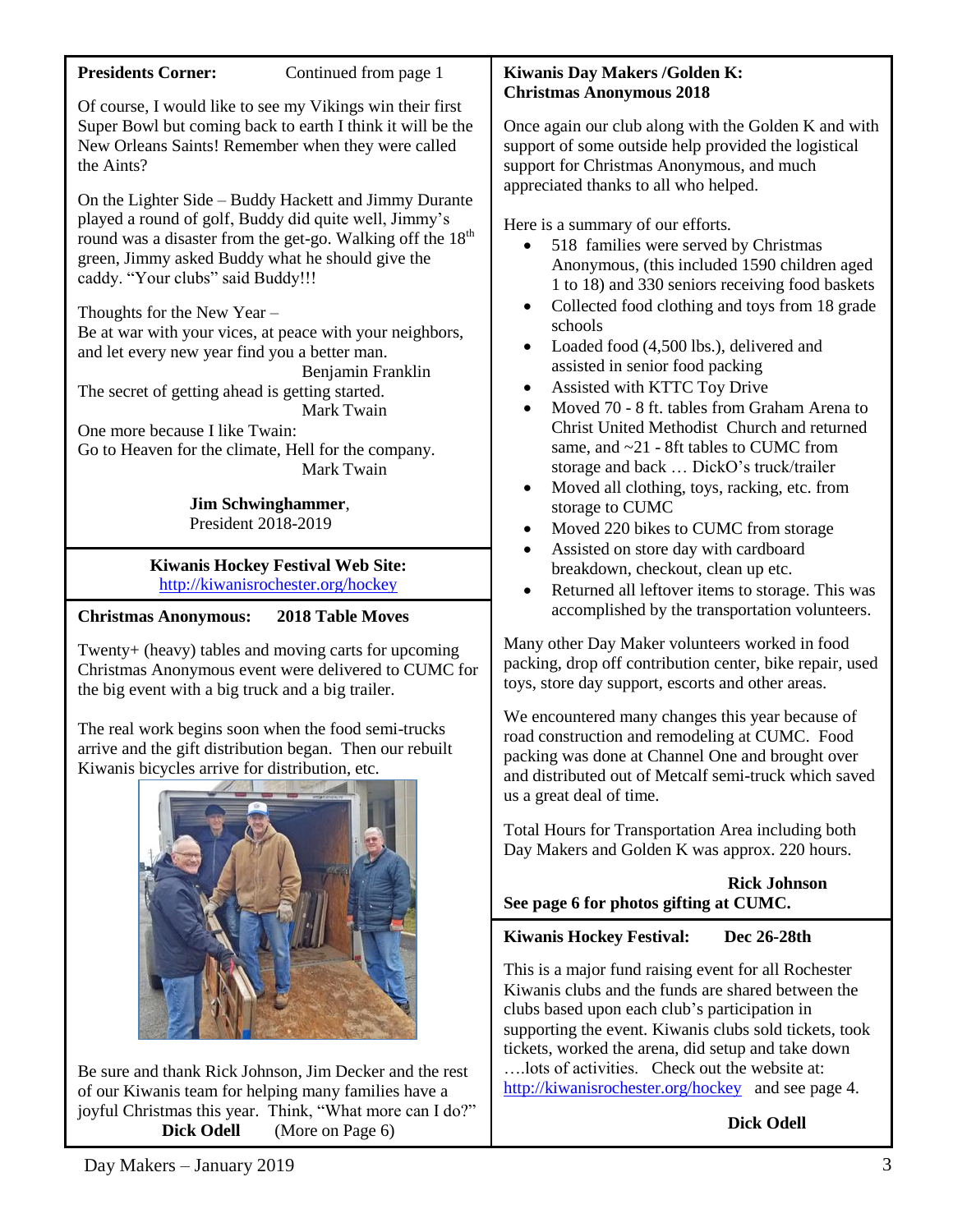## **SMIF Reading Program Nov'18:**

Day Makers read and gave books to 97 students at Mighty Oaks Pre School Learning Center in a morning and afternoon session on Nov. 9th.



On Nov. 26 Day Makers read and gave books to 25 children at the Listos Pre-School. Several Spanish books were also given during these reading and book give away sessions.



A big *Thank You* to all who helped. The children are so excited to receive their own books. We appreciate the generous gift of books from the Southern Minnesota Initiative Foundation.

**Dick and Ruth Vrieze**

#### **Kiwanis Hockey Festival:**

#### Dec 26-28<sup>th</sup> 2018

Colorful posters were put up around town…..



The Kiwanis Hockey Festival was well attended (first day estimate), ticket sales brisk and crowd was vocal.



Kiwanians at work selling tickets….



All 4 Rochester Kiwanis Clubs participated in planning, selling tickets and covering the required festival volunteer jobs at the arenas. The weather was even reasonable for late December.

Continued on page  $5 \rightarrow$ 

L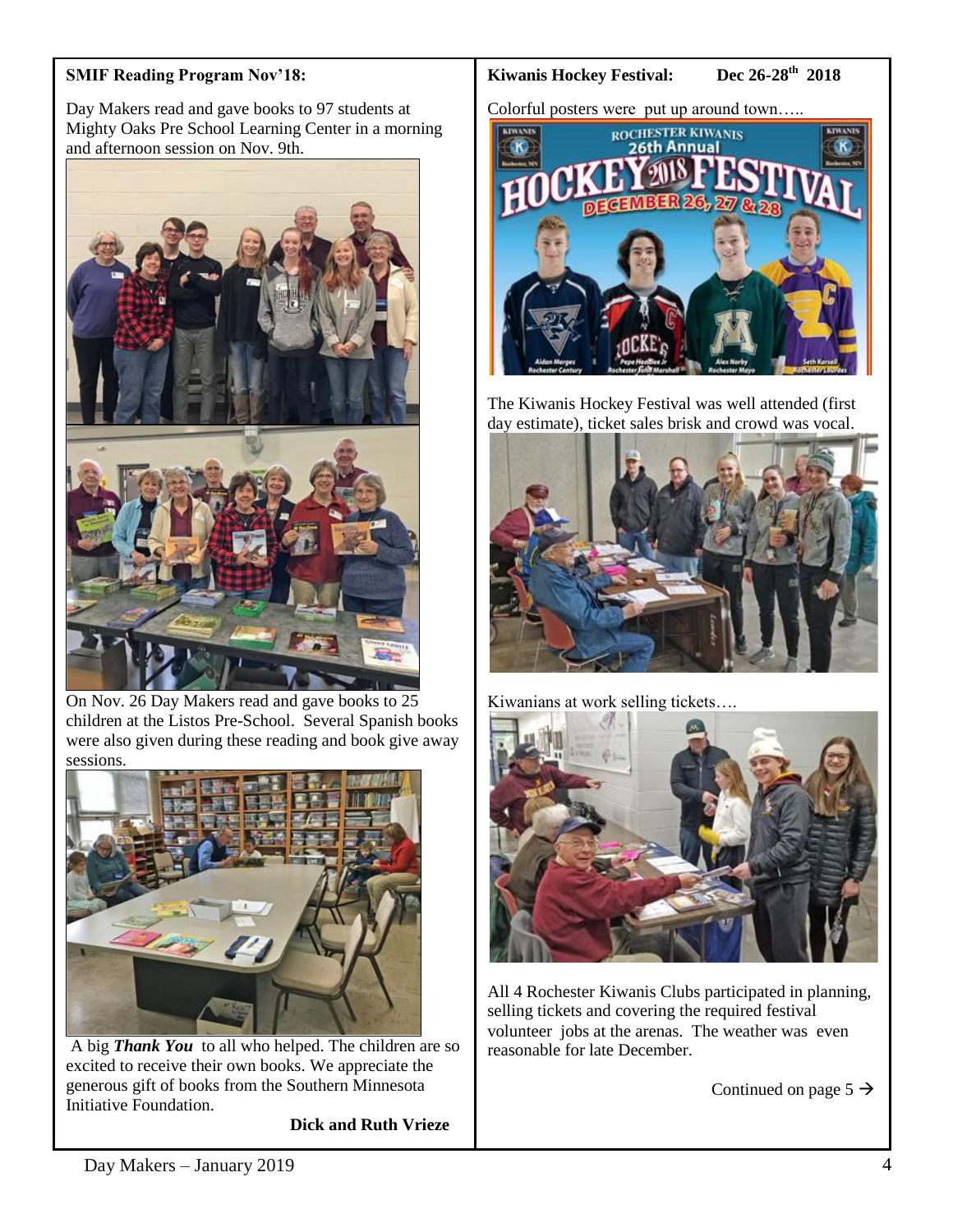## **Kiwanis Hockey Festival:** (continued from page 4)



Fans were ready to cheer their teams and snack and hot coffee is always a best seller…



The Gold Medal Varsity Champs were Roch Century…



2018 Kiwanis Hockey Festival Rochester Century - Gold Varsity Champs



Great event …many thanks to all Rochester Kiwanis Clubs for their efforts.

**Dick Odell** <http://kiwanisrochester.org/hockey>

#### **Kiwanis SMIF Reading Program:**

Our final Southern Minnesota Initiative Foundation reading event of this calendar year was held at Early Childhood, Northrop School on December 11. This was one of the three classrooms we read and gave books to the children.



Thanks to all our faithful readers this year.

**Dick Vrieze**

## **Day Makers Future Big Events:**

**Pizza Ranch** "Tips Night" Fundraiser Dates

MARK YOUR CALENDARS! Our club is scheduled for the two following dates in 2019:

**Monday, June 17th and Monday, September 9th**

Even though our club didn't make as much at the last PR Fundraiser as it had made in 2015 and 2016, it is still a very good fundraiser when we can make that amount of money in one night. Remember, we get all of the tips plus 10% of the night's profits. And our total earnings go into our club's Service Fund.

**Judy Zierdt and Jim Cook,** co-chairs **\* \* \* \* \* \* \* \* \* \* \* \* \* \* \* \* \* \* \* \* \* \* \* \* \* \* \* \* \* \* \***

## **Celebration Time is coming in July of 2019.**

On July 26, 2019 the Rochester Day Makers Kiwanis Club will be 25 years old. We will be celebrating this 25th anniversary on Tuesday, July 30, 2019. We will have a banquet that evening at the Willow Creek Golf Course Clubhouse. We will not be having a morning meeting on this date. Place it on your calendar!! More information, regarding this anniversary celebration, will be forthcoming during the coming months of 2019 leading up to this date.

**Jack Zierdt**